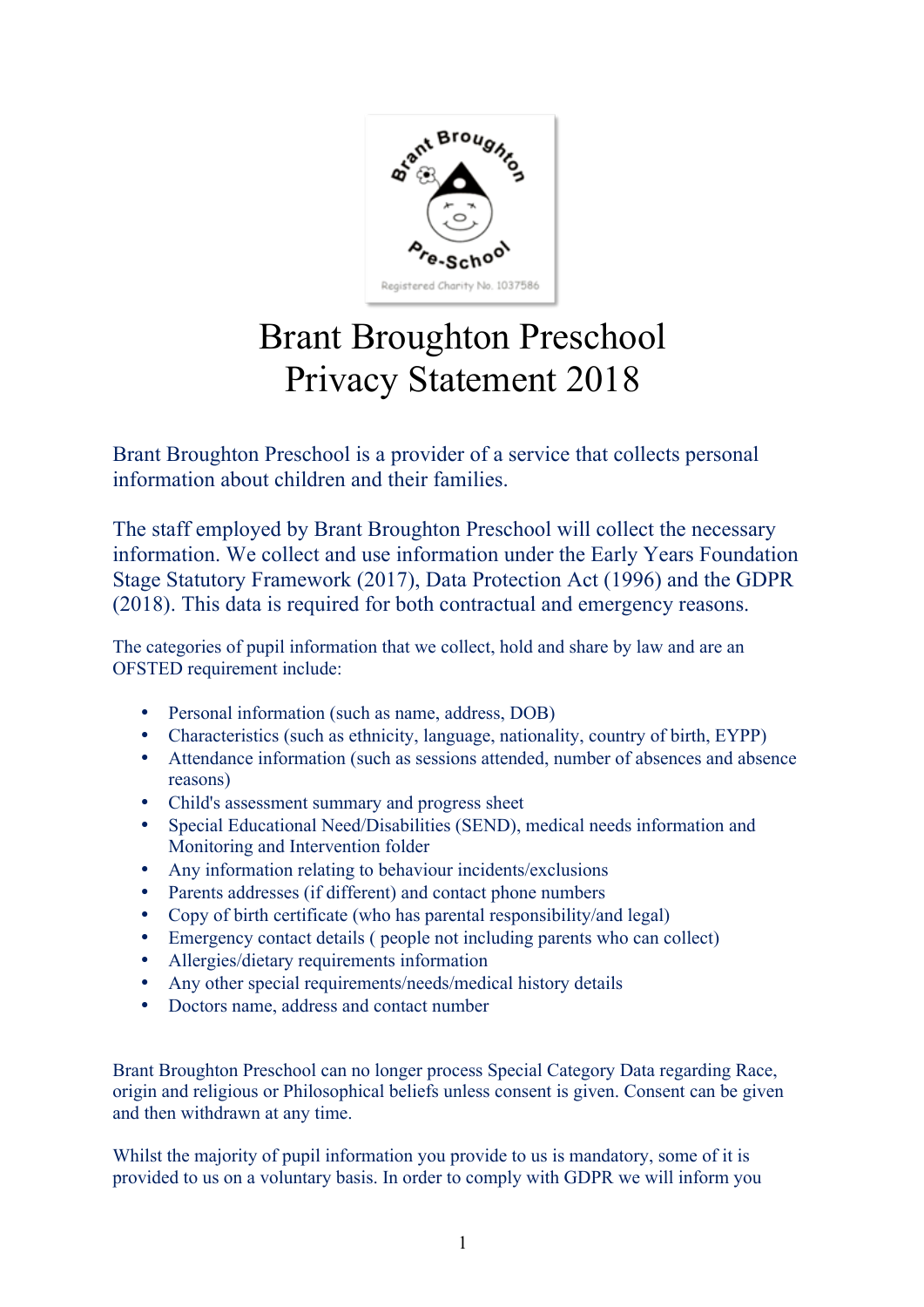whether you are required to provide certain pupil information to us or if you have a choice in this. Items which are voluntary:

- Getting to know your child form
- All about me form (asking permission for name to be displayed) this is used in and around the setting for name tags, learning journey drawers and shoe baskets)

Brant Broughton Preschool are required to inform you of how we process and store personal data within the setting. All paperwork regarding your child is stored in the office either in the locked filing cabinet or appropriate storage.

We collect and use the pupil data:

- To support pupil learning
- To monitor and report on pupil progress
- To provide appropriate pastoral care
- To comply with the law regarding data sharing
- To comply with the requirements of Early years Foundation Stage Statutory Framework (2017)

Brant Broughton Preschool will share information with other settings (working in partnership and sharing information with other settings form) only after we have sought permission from parents/carers. Safeguarding concerns will be the only time permission may not be sought to speak to other agencies.

We also routinely share pupil information with:

- Our local authority (funding)
- The Department for Education
- Early years Childcare and Support EYCC
- Ofsted
- Schools that the child/ren will attend and after leaving us (sharing learning journeys and child's progress – transition form consent from parents/carers)

In our policies we do not share information about our children under the law and without consent. The personal data held at Brant Broughton Preschool is secure and only shared with a third party such as:

- another childcare setting (with consent and permission).
- health visitors and professionals (with consent and permission)
- Doctors or emergency services in the event of an emergency
- Safeguarding complaint

Brant Broughton Preschool asks parents to share photographic visual data through a secure email address, this data will be used and shared around the setting: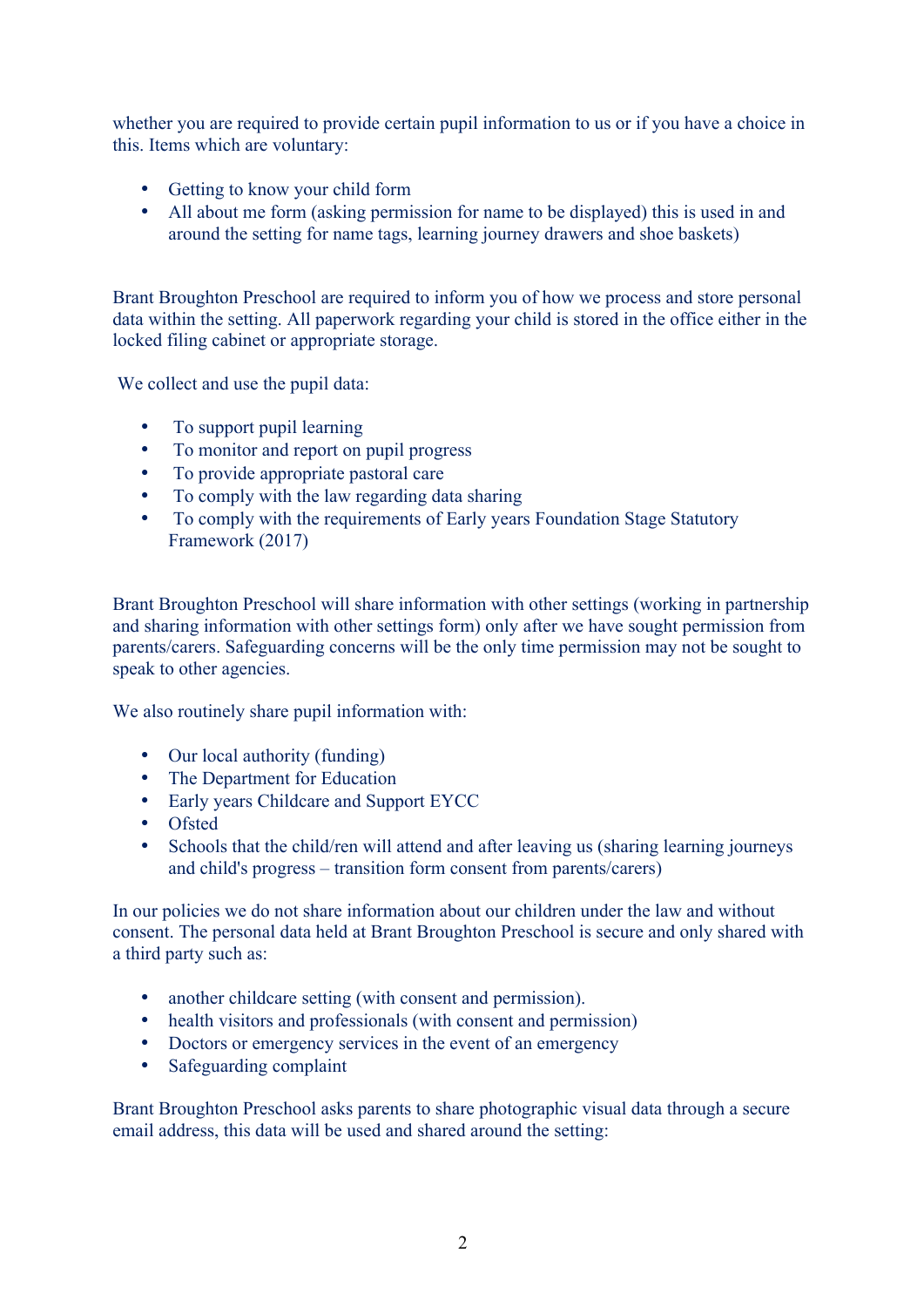• Photos may be used in and around the setting on displays or learning journeys (birthday cake, Early years outcome display, In the moment planning board, key person caterpillar display, placemats or learning journeys)

Also data is displayed in areas, permission is asked before displaying items around the setting. Photographs are deleted from camera/tablet after items have been used or displayed. Brant Broughton Preschool is a secure, alarmed premises, with designated members of staff and chairperson of the management committee as key holders.

Photos may also be used for promotional material (newspapers, social media (facebook) and Brant Broughton Preschool website (with consent from parents/carers)

Brant Broughton must adhere to the lawfulness of Processing Data. All data collected by Brant Broughton Preschool will fall in one of the following categories:

- Consent of the data subject
- Processing is necessary for the performance of a contract with the data subject.
- Processing is necessary for the compliance with a legal obligation.
- Processing is necessary to protect the vital interest of the data subject.
- Processing is necessary in the public interest or the controller has official authority.
- Processing is necessary for the purpose of legitimate interest pursued by the controller or Management.

Brant Broughton Preschool will ensure we retain personal data records for the correct amount of time in line with legal guidance on 'Retention periods for personal data'. Brant Broughton Preschool must retain certain records on children for legal reasons. However, you have the right to ask for additional data to be handed to you or for Brant Broughton Preschool to destroy it appropriately.

Items the setting has on the premises for your child's development and learning are:

- Learning Journeys
- Key person file (includes summary assessment, sharing information details)

Brant Broughton Preschool is a registered charity and managed by a parent run committee. Under the Data Protection Act (1996), Charity Commission and GDPR (2018) committee members are aware of data protection and confidentiality regarding data records, children's and families personal identities and Brant Broughton Preschool's reputation.

All committee meetings are in the designated setting, and committee members are aware of sharing confidential information in line with Brant Broughton Preschool Policies.

Under data protection legislation, parents/carers have the right to request access to their information held by Brant Broughton Preschool and parents/carers can withdraw consent at any time (other than for information needed by law).

Brant Broughton Preschool is registered with ICO (certificate is available to view on information board).